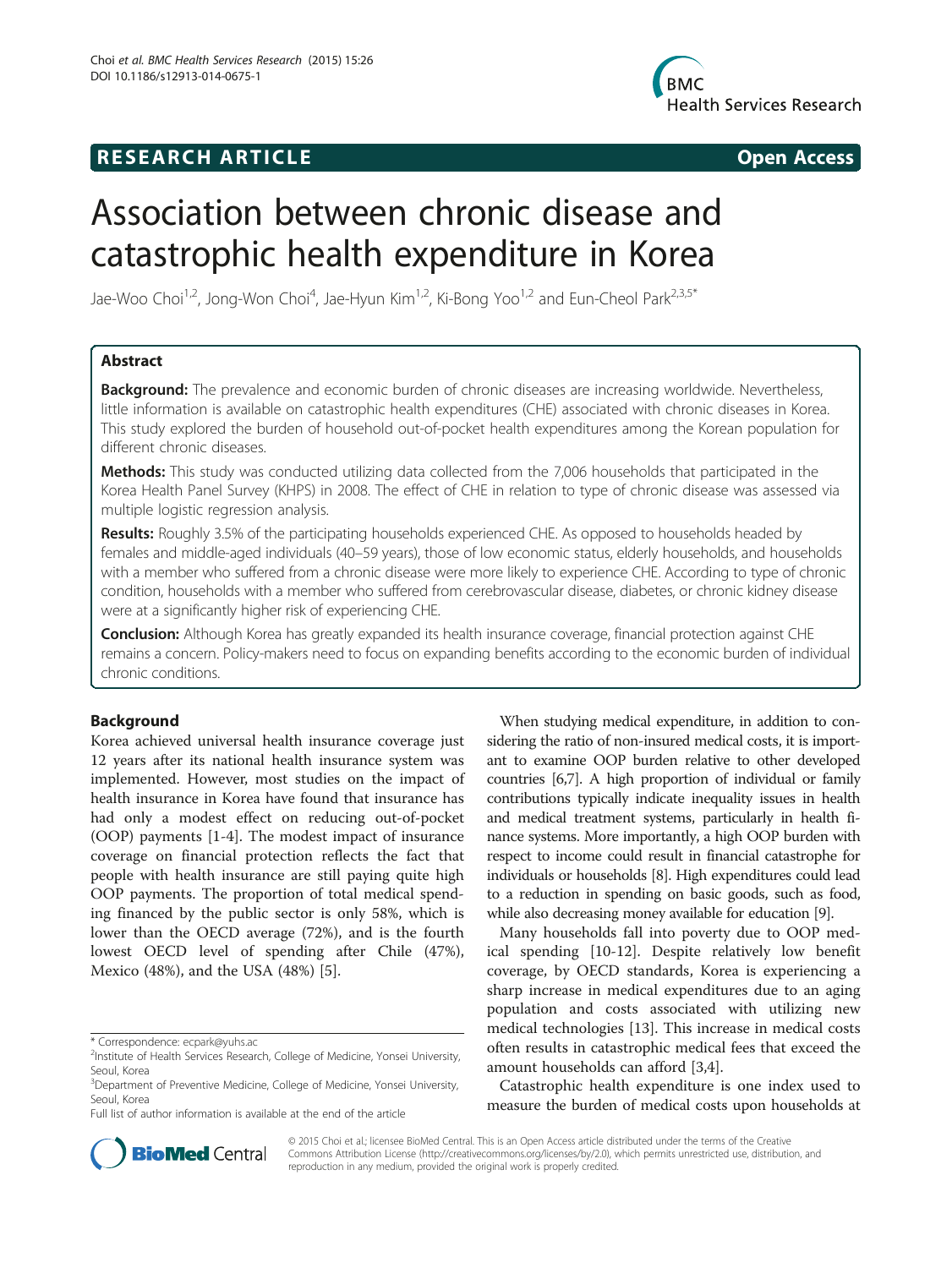a national level; it estimates the proportion of households that spend a certain amount of income or consumption expenditure on health costs. A high incidence rate of catastrophic health expenditure reveals the inadequacies of medical social security systems in achieving their goal of protecting household finances [[14](#page-7-0)]. Therefore, for Korea to attain its goal of medical social security, greater understanding of catastrophic health expenditure is needed. Accordingly, a number of studies on catastrophic health expenditure in Korea have been undertaken: previous studies have mainly provided evidence for the incidence of household catastrophic health expenditure [\[15](#page-7-0)], factors influencing the recurrence of household catastrophic health expenditure [\[16](#page-7-0)], analysis of private health insurance on catastrophic health expenditure among households with a cancer patient [[17](#page-7-0)], impact of the benefit extension policy on catastrophic health care expenditure [[18](#page-7-0)], relationship between catastrophic health expenditures and household income, and expenditure patterns in South Korea [[19\]](#page-7-0).

Meanwhile, few studies have investigated the association between chronic diseases and catastrophic health expenditure. Medical costs differ in terms of amount and health outcome, depending on the type of chronic disease present. Some diseases result in a high financial burden concentrated within a short time period, whereas other diseases result in costs that are both steady and high over the life of a patient. Studying the effect of different types of chronic diseases upon catastrophic health expenditure may aid in strengthening disease-dependent benefit coverage. Thus, this paper attempted to delineate the rate of catastrophic health expenditure, identify factors associated therewith, and characterize the burden of catastrophic health expenditure due to chronic disease status.

## **Methods**

#### Sources of data

This study utilized data collected from the Korea Health Panel Survey (KHPS), which comprises nationally representative data and is publicly available (KIHSA and KNHIC 2009). The KHPS collected data for a total of about 8,000 households, with a response rate of 94.1%. The KHPS alleviated problems with recall bias by using household financial record books or receipts of health care spending. The KHPS data includes information on demographic and socio-economic characteristics of individuals, each event of health care utilization and expenditure, and details on chronic status, including the type of chronic disease. The current study was approved of by the Institutional Review Board (IRB) of Yonsei University Graduate School of Public Health.

#### Definition of major variables

The main independent variable for this study was the type of chronic disease, and we included seven chronic

diseases (neoplasm, cerebrovascular disease, ischemic heart disease, diabetes, arthritis, chronic kidney disease, and hypertension). These diseases were selected on the basis of their high medical costs [\[20\]](#page-7-0). The neoplasm variable included all cancers and reflected whether or not a neoplasm existed at the household level. In contrast, variables for the other chronic diseases reflected whether someone suffered from a condition at the individual level.

In this study, we used several covariates to control for demographic and socio-economic characteristics and health status. We included factors such as the sex, age, income, education level, economic activities, household composition, health insurance type, and the existence of chronic disease within a household.

The dependent variable was catastrophic health expenditure defined by the World Health Organization (WHO). According to the WHO, catastrophic health expenditure occurs when direct health care spending exceeds 40% of a household's capacity to pay, and the WHO specifies that the standard should be altered appropriately for each country [[21](#page-7-0)]. We defined a household's capacity to pay as the amount of money spent per month, excluding food expenses, using the methods described in Xu et al. [[10](#page-7-0)]. Meanwhile, catastrophic health expenditure, as derived by Xu et al. [\[10\]](#page-7-0), is defined as health expenditure that is 40% greater than the ability of the household to pay [[10](#page-7-0)]. When defining catastrophic health expenditure, the actual capacity to pay of a household must be measured accurately. Unfortunately, in the Korea Health Panel data, only income and living expenses are categorized, and thus, we were unable to calculate catastrophic health expenditure according to the method proposed by Xu et al. [\[10\]](#page-7-0). In this research, we overcame this limitation by calculating food expenses by referring to Korea National Statistics. We estimated Korea's catastrophic health expenditure rate by incorporating estimated food expenses into our consideration of living expenses vs. medical expenditures for each household.

An OOP health payment is a payment made by a household when receiving a health service. Medical and drug costs resulting from emergency and outpatient care, as well as hospitalizations, were included as OOP payments in this study, while transportation and nursing costs were excluded.

#### Statistical analysis

We analyzed the catastrophic health expenditure rate of Korean households according to their socioeconomic status and type of chronic disease. To identify factors associated with catastrophic health expenditure and, in particular, to examine the relationship between chronic diseases and catastrophic health expenditure, we conducted multiple logistic regression analysis. In addition, we analyzed the association between membership in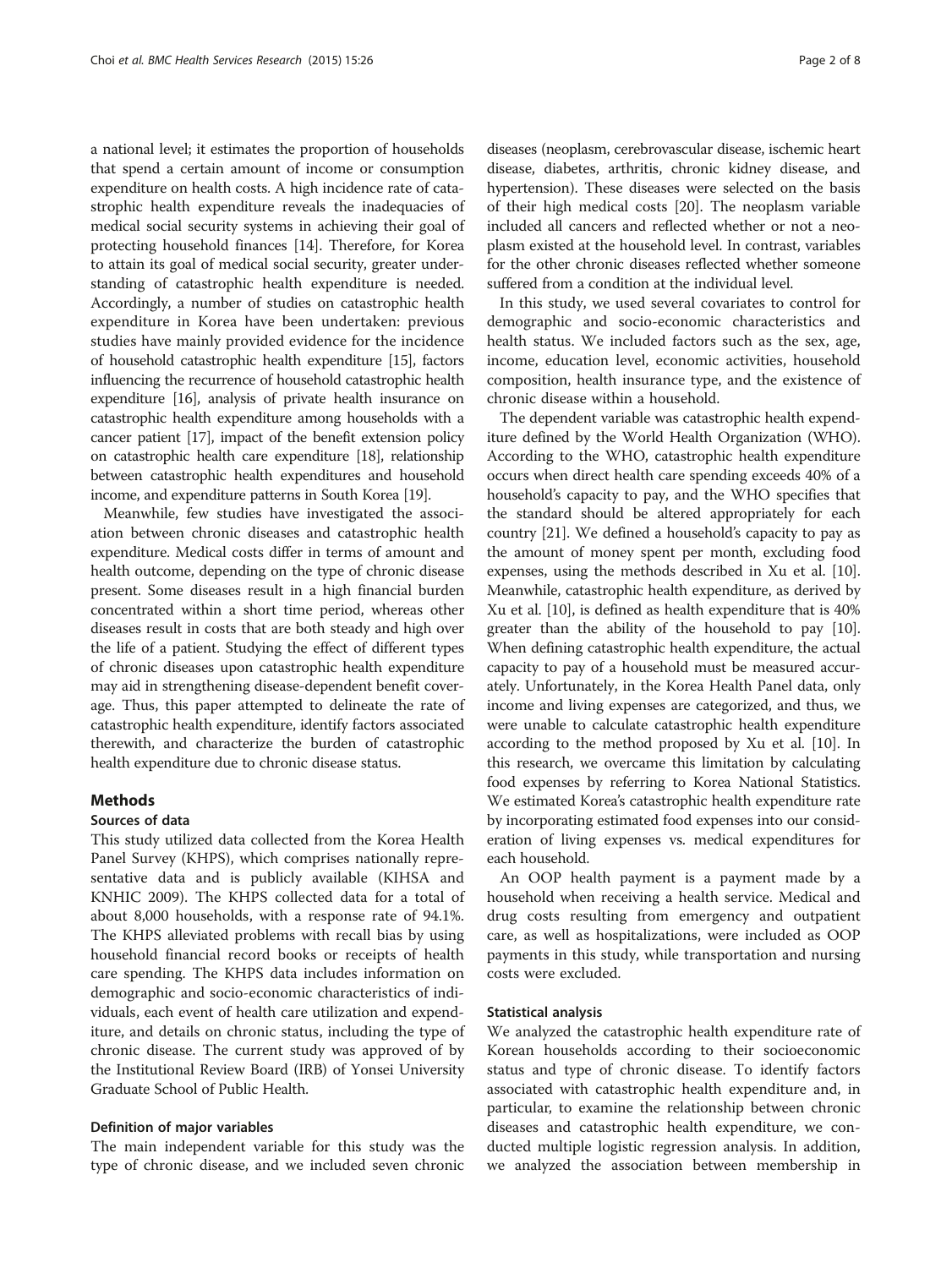Korea's medical aid program, which is similar to Medicaid in the United State of America, and catastrophic health expenditure for households in the lowest 5, 10, 15, and 20% of incomes.

#### Results

This research was carried out utilizing data collected via biannual surveys of 7,866 households, comprising 24,616 individuals. In this paper, we included a total of 7,006 households that responded to both surveys. Roughly 3.5% of households in the Korea Panel data experienced catastrophic health expenditures in 2008. This figure appears reliable and is similar to that reported by the National Statistical Office for the same year (3.0%). We found that catastrophic health expenditure was more frequent in households headed by women than men (5.6 vs. 3.2%). In addition, households with older or less educated heads had a higher rate of catastrophic health expenditure. The rate of catastrophic health expenditure was highest among households in the first economic quintile (i.e., those in the lowest income bracket). Households that contained only adults and those in which the head was insured through their workplace or regional plans experienced low levels of catastrophic health expenditure, while households with elderly members, uninsured members, or members suffering from chronic diseases had higher rates of catastrophic health expenditure (Table [1](#page-3-0)). To identify factors associated with catastrophic health expenditure, we conducted logistic regression analysis, using catastrophic health expenditure as a dependent variable and socioeconomic characteristics as independent variables. Households headed by females and middle-aged individuals (40–59 years) had significantly lower catastrophic health expenditure rates than those headed by males or younger/ older individuals. In addition, households that benefited from Korea's medical aid program had significantly lower catastrophic health expenditure rates. In contrast, households of low economic status, elderly households, and households containing members with chronic diseases were at significantly increased odds of experiencing catastrophic health expenditure (Table [2](#page-4-0)).

Table [3](#page-5-0) shows the rate of catastrophic health expenditure for households affected by different chronic diseases. Overall, households with members suffering from chronic diseases had a greater chance of experiencing catastrophic health expenditure than households without. In particular, 6.2% of households with members suffering from neoplasm, 12.9% with cerebrovascular disease, 9.6% with diabetes, 7.0% with arthritis, 23.6% with chronic kidney disease, 7.3% with hypertension, and 11.7% with IHD experienced catastrophic health expenditure. Among these households, those with members suffering from chronic kidney disease had the highest catastrophic health expenditure rate.

Table [4](#page-6-0) shows the results for associations between chronic diseases and catastrophic health expenditure. Households affected by neoplasm were twice as likely to experience catastrophic health expenditure as households that were not affected. The odds of experiencing catastrophic health expenditure were 2.0 times higher for households with cerebrovascular disease, 1.7 times higher for those with diabetes, and 3.2 times higher for those with chronic kidney disease. The latter exhibited the highest odds ratio associated with any type of chronic disease. No statistically significant associations were detected between catastrophic health expenditure and IHD, arthritis, or hypertension.

Households in the lowest 20% of incomes that did not receive assistance from Korea's medical aid program were 3.4 times more likely to experience catastrophic health expenditure than households that did receive assistance. Thus, the majority of families in the lowest 20% income bracket were vulnerable to experiencing catastrophic health expenditure. The protective association seen between medical aid and catastrophic health expenditure were similar in the 5%, 10%, and 15% income brackets (Table [5\)](#page-6-0).

#### Discussion and conclusion

In this study, households headed by women and middleaged individuals (40–59 years) had significantly lower catastrophic health expenditure rates, as did households that benefited from Korea's medical aid program. The health care system in Korea has two components, health insurance and medical aid. The national health insurance system, which is managed comprehensively in the form of social insurance, is funded by contributions from beneficiaries and provides coverage to all citizens. The other component, Medical Aid, was started in 1977 as a form of public assistance to guarantee the minimum standard of living to low-income households by providing almost free medical services, and is funded by general revenue [\[22](#page-7-0)]. Our results showed that households that benefited from Korea's medical aid program had significantly lower catastrophic health expenditure rates, which is likely due to the fact that medical aid beneficiaries have very low OOP health payments. At least for low-income families, it appears that medical aid contributes more to financial security than alternative insurance programs. In contrast, households of low economic status, those with elderly members, and those containing individuals with chronic diseases had significantly higher odds of experiencing catastrophic health expenditure.

When comparing the demand curve for medical services with the demand curves for other products, it is evident that medical services have low profit elasticity. This means that when there is a need for medical services in a lowincome family, low purchasing power does not stop that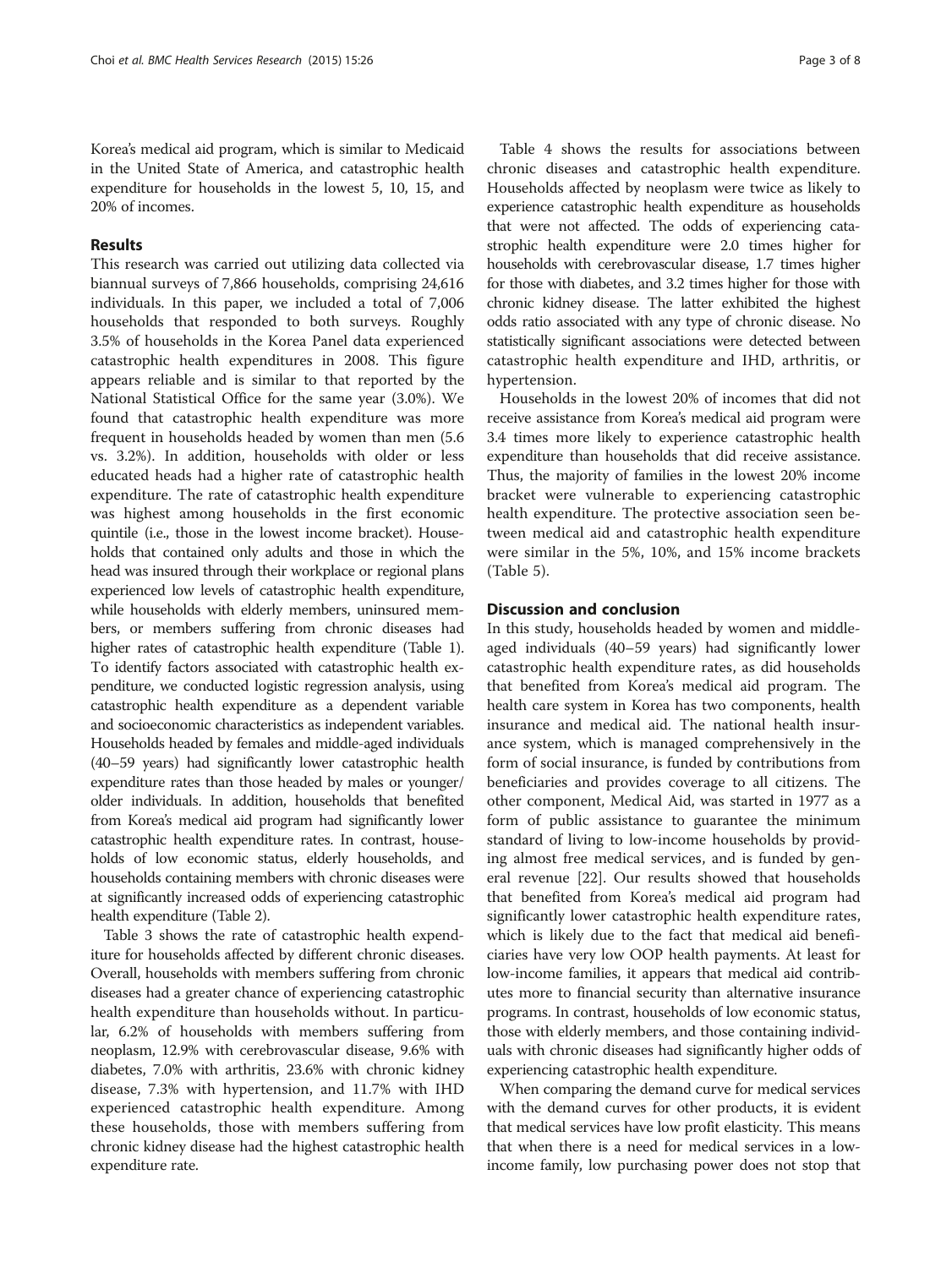| <b>Variables</b>                      | Catastrophic health<br>expenditure occurrence |      | Catastrophic health<br>expenditure non-occurrence |      | <b>Total</b> | p-value |
|---------------------------------------|-----------------------------------------------|------|---------------------------------------------------|------|--------------|---------|
|                                       | By household                                  |      | By household                                      |      |              |         |
|                                       | Frequency                                     | %    | Frequency                                         | $\%$ |              |         |
| Sex of head of household              |                                               |      |                                                   |      |              | < .0001 |
| Male                                  | 188                                           | 3.2  | 5,752                                             | 96.8 | 5,940        |         |
| Female                                | 60                                            | 5.6  | 1,006                                             | 94.4 | 1,066        |         |
| Age of head of household (years)      |                                               |      |                                                   |      |              | < .0001 |
| 20-39                                 | 6                                             | 0.4  | 1,458                                             | 99.6 | 1,464        |         |
| 40-59                                 | 42                                            | 1.3  | 3,216                                             | 98.7 | 3,258        |         |
| 60-79                                 | 183                                           | 8.5  | 1,980                                             | 91.5 | 2,163        |         |
| Economic level of household           |                                               |      |                                                   |      |              | < .0001 |
| Third quintile                        | $\overline{4}$                                | 0.2  | 2,332                                             | 99.8 | 2,336        |         |
| Second quintile                       | 17                                            | 0.7  | 2,392                                             | 99.3 | 2,409        |         |
| First quintile                        | 227                                           | 10.0 | 2,034                                             | 90.0 | 2,261        |         |
| Education level of head of household  |                                               |      |                                                   |      |              | < .0001 |
| Less than elementary school           | 123                                           | 8.1  | 1,399                                             | 91.9 | 1,522        |         |
| Middle school                         | 41                                            | 4.9  | 803                                               | 95.1 | 844          |         |
| High school                           | 53                                            | 2.2  | 2,357                                             | 97.8 | 2,410        |         |
| Greater than college                  | 31                                            | 1.4  | 2,199                                             | 98.6 | 2,230        |         |
| Head of household's job type          |                                               |      |                                                   |      |              | < .0001 |
| Regular employee                      | 44                                            | 1.7  | 2,587                                             | 98.3 | 2,631        |         |
| Temporary employee                    | 46                                            | 3.6  | 1,234                                             | 96.4 | 1,280        |         |
| Employer or owner/operator            | 122                                           | 4.9  | 2,357                                             | 95.1 | 2,479        |         |
| Unpaid family worker                  | $\overline{2}$                                | 3.6  | 53                                                | 96.4 | 55           |         |
| Household composition                 |                                               |      |                                                   |      |              | < .0001 |
| Adult household (15-624 years old)    | 206                                           | 3.3  | 6,098                                             | 96.7 | 6,304        |         |
| Senior citizen who lives alone        | 24                                            | 15.4 | 131                                               | 84.6 | 155          |         |
| Elderly household                     | 11                                            | 27.5 | 29                                                | 72.5 | 40           |         |
| Type of medical insurance             |                                               |      |                                                   |      |              | 0.6761  |
| Self-employed or employees            | 230                                           | 3.5  | 6,355                                             | 96.5 | 6,585        |         |
| Medical aid beneficiaries             | 14                                            | 4.1  | 323                                               | 95.9 | 337          |         |
| Uninsured, self-pay                   | $\overline{4}$                                | 4.8  | 80                                                | 95.2 | 84           |         |
| Chronic disease present in household? |                                               |      |                                                   |      |              | < .0001 |
| Yes                                   | 242                                           | 4.6  | 4,996                                             | 95.4 | 5,238        |         |
| No                                    | 6                                             | 0.3  | 1,761                                             | 99.7 | 1,767        |         |
| Total                                 | 248                                           | 3.5  | 6,758                                             | 96.5 | 7,006        |         |

#### <span id="page-3-0"></span>Table 1 General characteristics and catastrophic health expenditure

household from purchasing health care. This leads to high health care expenditures relative to purchasing ability, which can result in low-income households falling deeper into poverty [[23](#page-7-0)]. Our study divided household income in 2008 into three quintiles and determined the present state of catastrophic health expenditure. The results displayed a clear trend of an increasing burden of medical expenses as income approached the poverty line. Families in the lowest of incomes who had not joined Korea's medical aid

program were 3.4 times more likely to experience catastrophic health expenditure than families who had joined.

In Korea, a significant number of low-income persons have not received Medical-Aid eligibility. Although their income level is below 100 percent of the poverty-line, they are excluded when taking into account their net worth or the income property of their support obligor, which exceeds a certain amount [[24](#page-7-0)]. Approximately 10 percent of the total population of South Korea is below 120 percent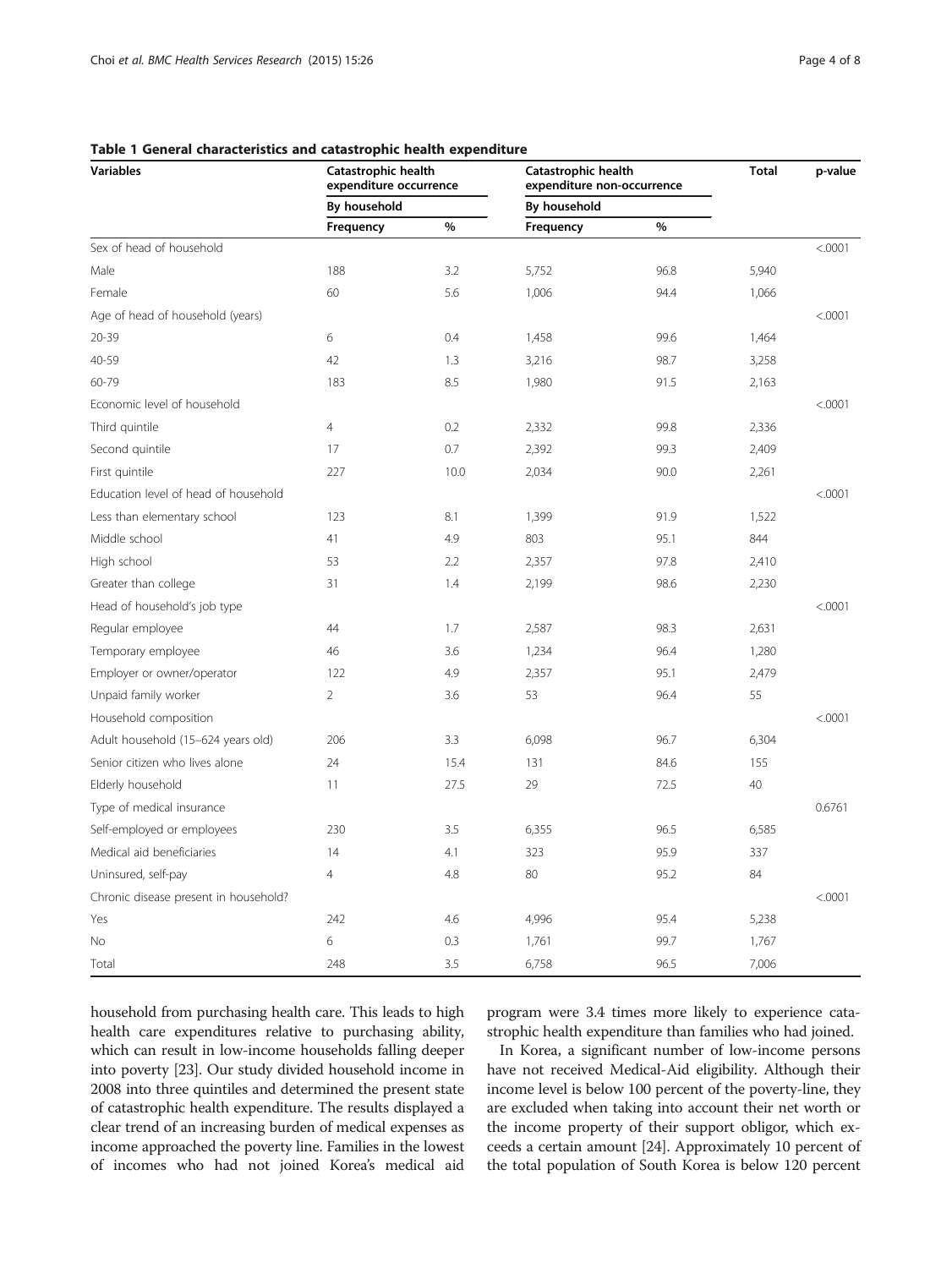| <b>Variables</b>                      | Unadjusted |                      | Adjusted |                     |
|---------------------------------------|------------|----------------------|----------|---------------------|
|                                       | OR         | 95% CI               | OR       | 95% CI              |
| Sex of head of household              |            |                      |          |                     |
| Male                                  | 1.000      |                      | 1.000    |                     |
| Female                                | 1.825      | $(1.354 - 2.459)$    | 0.495    | $(0.340 - 0.721)$   |
| Age of head of household              |            |                      |          |                     |
| $20 - 39$                             | 1.000      |                      | 1.000    |                     |
| $40 - 59$                             | 0.286      | $(0.200 - 0.408)$    | 0.667    | $(0.453 - 0.982)$   |
| $60 - 79$                             | 1.989      | $(1.495 - 2.645)$    | 1.062    | $(0.749 - 1.507)$   |
| Economic level of household           |            |                      |          |                     |
| Third quintile                        | 1.000      |                      | 1.000    |                     |
| Second quintile                       | 4.143      | $(1.392 - 12.332)$   | 1.555    | $(1.540 - 1.570)$   |
| First quintile                        | 65.064     | $(24.167 - 175.164)$ | 16.375   | $(16.322 - 16.429)$ |
| Education level of head of household  |            |                      |          |                     |
| Greater than college                  | 1.000      |                      | 1.000    |                     |
| Less than elementary school           | 6.237      | $(4.182 - 9.300)$    | 0.808    | $(0.501 - 1.304)$   |
| Middle school                         | 3.622      | $(2.256 - 5.815)$    | 0.796    | $(0.470 - 1.348)$   |
| High school                           | 1.595      | $(1.020 - 2.494)$    | 0.734    | $(0.452 - 1.191)$   |
| Head of household's job type          |            |                      |          |                     |
| Regular employee                      | 1.000      |                      | 1.000    |                     |
| Temporary employee                    | 1.488      | $(1.028 - 2.155)$    | 0.842    | $(0.564 - 1.259)$   |
| Employer/owner operator               | 2.066      | $(1.548 - 2.759)$    | 0.975    | $(0.705 - 1.348)$   |
| Unpaid family worker                  | 1.507      | $(0.361 - 6.293)$    | 0.552    | $(0.126 - 2.411)$   |
| Household composition                 |            |                      |          |                     |
| Adult household (15-64 years old)     | 1.000      |                      | 1.000    |                     |
| Senior citizen who lives alone        | 5.677      | $(3.598 - 8.957)$    | 1.720    | $(0.955 - 3.098)$   |
| Elderly household                     | 11.750     | $(5.793 - 23.836)$   | 2.775    | $(1.238 - 6.219)$   |
| Type of medical insurance             |            |                      |          |                     |
| Self-employed or employees            | 1.000      |                      | 1.000    |                     |
| Medical aid beneficiaries             | 1.198      | $(0.690 - 2.078)$    | 0.283    | $(0.160 - 0.502)$   |
| Uninsured, self-pay                   | 1.383      | $(0.503 - 3.806)$    | 0.494    | $(0.165 - 1.476)$   |
| Chronic disease present in household? |            |                      |          |                     |
| <b>No</b>                             | 1.000      |                      | 1.000    |                     |
| Yes                                   | 14.223     | $(6.316 - 32.030)$   | 7.524    | $(3.285 - 17.233)$  |

### <span id="page-4-0"></span>Table 2 Factors associated with catastrophic health expenditure occurrence

of poverty level; of these, 3.16 percent are Medical-Aid beneficiaries and the others are in a blind spot of health care [\[6,7\]](#page-7-0). Accordingly, the Korean government could further protect their citizens against CHE by alleviating the strict criteria of support obligor. Similarly, elderly households were 2.8 times more likely to experience catastrophic health expenditure than younger households. As the effects of its aging society becomes more pronounced, Korea must continue to establish counter policies while remaining cognizant of the possibility that catastrophic health expenditures will increase with a growing number of independent, elderly households.

In Korean society, chronic diseases place a tremendous burden on not only individual families but on society as a whole [\[25](#page-7-0)]. The government is failing to cope with this important problem, however. Korea's chronic disease management problems arise from various sources, including a distorted health care delivery system, private medical facilities, the lack of an adequate workforce, and lack of awareness of patients. Therefore, the timing of this study appears fortuitous in terms of raising awareness of this problem by demonstrating the relationship between chronic diseases and catastrophic health expenditures.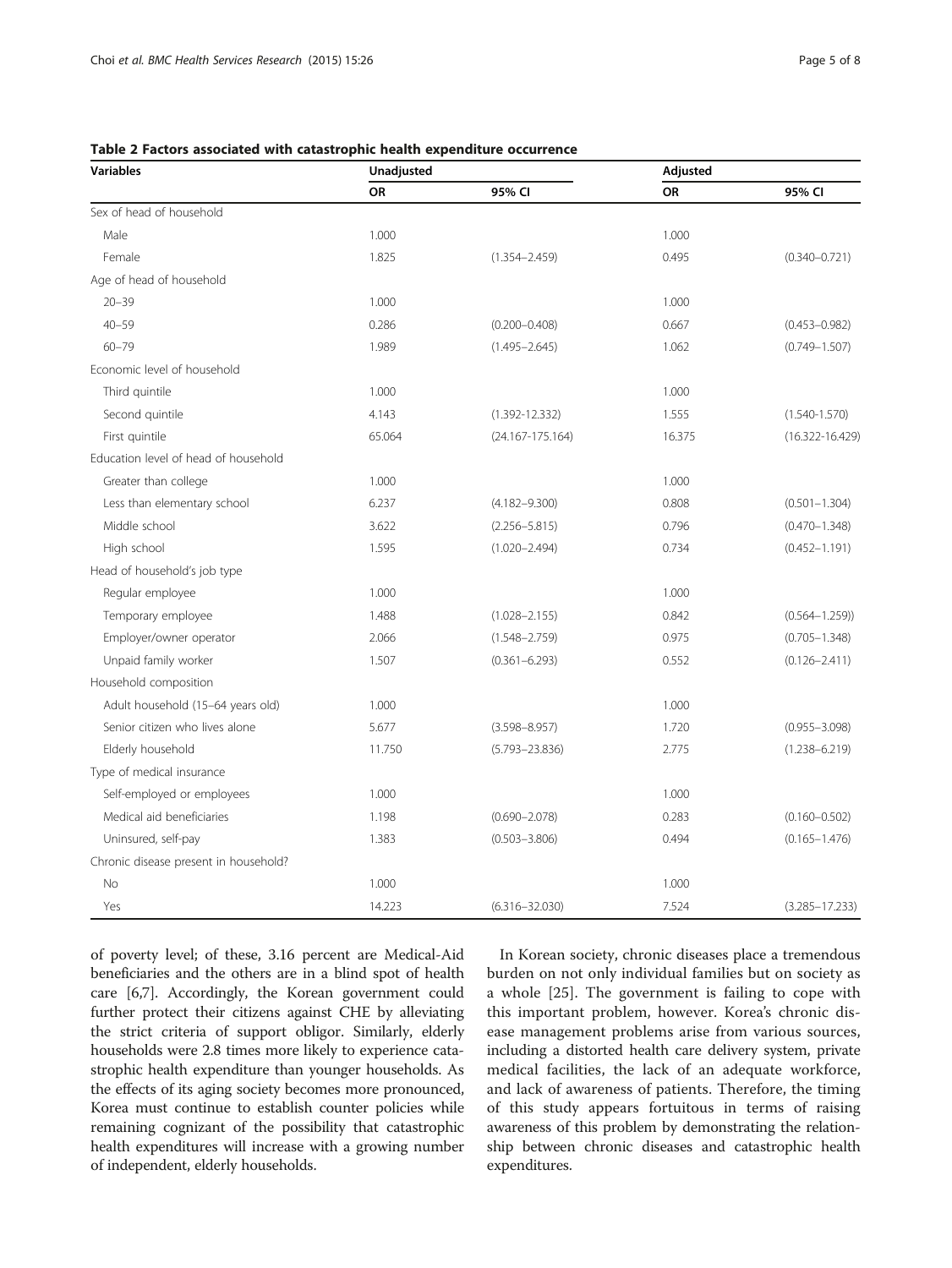| <b>Variables</b>        | Catastrophic health expenditure<br>occurrence by household |      | Catastrophic health expenditure<br>non-occurrence by household |      | <b>Total</b> | p-value |
|-------------------------|------------------------------------------------------------|------|----------------------------------------------------------------|------|--------------|---------|
|                         | Frequency                                                  | $\%$ | Frequency                                                      | $\%$ |              |         |
| Neoplasm                |                                                            |      |                                                                |      |              | < .0010 |
| No                      | 18                                                         | 0.5  | 3,304                                                          | 99.5 | 3,322        |         |
| Yes                     | 230                                                        | 6.2  | 3,454                                                          | 93.8 | 3,684        |         |
| Cerebrovascular disease |                                                            |      |                                                                |      |              | < .0010 |
| No                      | 212                                                        | 3.2  | 6,515                                                          | 96.8 | 6,727        |         |
| Yes                     | 36                                                         | 12.9 | 243                                                            | 87.1 | 279          |         |
| Ischemic heart disease  |                                                            |      |                                                                |      |              | 0.0021  |
| No                      | 226                                                        | 3.3  | 6,592                                                          | 96.7 | 6,818        |         |
| Yes                     | 22                                                         | 11.7 | 166                                                            | 88.3 | 188          |         |
| Diabetes mellitus       |                                                            |      |                                                                |      |              | < .0010 |
| No                      | 163                                                        | 2.7  | 5,958                                                          | 97.3 | 6,121        |         |
| Yes                     | 85                                                         | 9.6  | 800                                                            | 90.4 | 885          |         |
| Arthritis               |                                                            |      |                                                                |      |              | < .0010 |
| No                      | 104                                                        | 2.1  | 4,832                                                          | 97.9 | 4,936        |         |
| Yes                     | 144                                                        | 7.0  | 1,926                                                          | 93.0 | 2,070        |         |
| Chronic kidney disease  |                                                            |      |                                                                |      |              | 0.1137  |
| No                      | 239                                                        | 3.4  | 6,729                                                          | 96.6 | 6,972        |         |
| Yes                     | 9                                                          | 23.6 | 29                                                             | 76.4 | 34           |         |
| Hypertension            |                                                            |      |                                                                |      |              | < .0010 |
| No                      | 90                                                         | 1.9  | 4,753                                                          | 98.1 | 4,843        |         |
| Yes                     | 158                                                        | 7.3  | 2,005                                                          | 92.7 | 2,163        |         |

<span id="page-5-0"></span>Table 3 Catastrophic health expenditure and chronic disease

Furthermore, looking at the varying effects of different types of chronic diseases provides an important perspective on how financial security can be enhanced according to chronic disease status. In this study, we showed that families with chronic disease were 7.5 times more likely to experience catastrophic health expenditure than families without; households affected by chronic kidney disease were 3.2 times more likely to experience catastrophic health expenditure than other households. The total direct and indirect costs associated with chronic kidney disease were estimated to amount to over 5 trillion KRWs (5 billion dollars) in 2011. Compared with other major chronic diseases, including chronic obstructive pulmonary disease (800 million dollars) and chronic liver disease (3 billion 800 million dollars), the cost of chronic kidney disease are substantial. Although the socioeconomic burden of chronic kidney disease is alarming in Korea, financial protection systems to help patients who have chronic kidney disease have not been developed [[23\]](#page-7-0). In 2013, nonetheless, the Korean government presented a plan for strengthening benefits for four severe diseases: cancer, cardiovascular disease, cerebrovascular disease, and rare and incurable disease. This policy will be implemented by 2016 and all treatments for these diseases are to be

covered by health insurance without non-insured medical cost. We suggest that chronic kidney disease warrants consideration for being added to this list, as the odds of experiencing catastrophic health expenditure were 3.2 times higher for those with chronic kidney disease, compared to 2.0 times higher for households with cancer and cerebrovascular disease, in this study. Nevertheless, reference to studies like this research would help in guiding decisions on expanding benefits for particular diseases.

In this study, the rate of catastrophic health expenditure in 2008 was 3.5%. This is similar to the figure of 3.0% that the WHO [\[14](#page-7-0)] reported for 2007 using Korea National Statistic's data. Despite the enhanced security provided by Korea's medical aid program in the time period studied, the rate of catastrophic health expenditure actually increased from 2007 to 2008, and further research is needed to determine the cause.

Our research differs from previous studies on catastrophic health expenditure in several ways [[19,26](#page-7-0)-[29](#page-7-0)]: First, previous research on catastrophic health expenditure in Korea primarily focused on household budget surveys. Until now, household budget surveys were the only source of information regarding medical costs, which made carrying out systematic studies problematic. For example,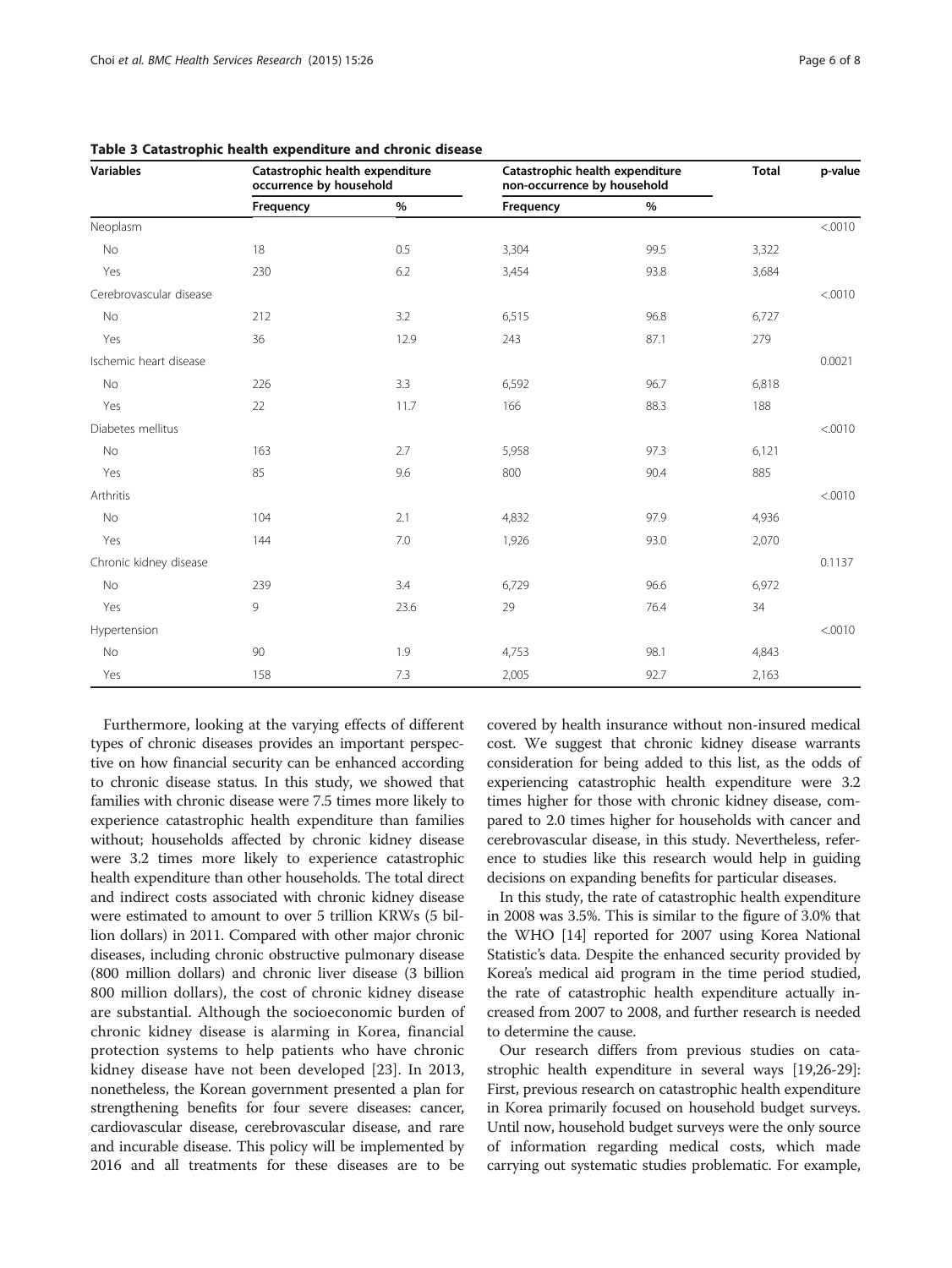| <b>Variables</b>        | Unadjusted |                    | Adjusted <sup>a</sup> |                   |  |
|-------------------------|------------|--------------------|-----------------------|-------------------|--|
|                         | OR         | 95% CI             | OR                    | 95% CI            |  |
| Neoplasm                |            |                    |                       |                   |  |
| No                      | 1.000      |                    | 1.000                 |                   |  |
| Yes                     | 8.557      | $(4.774 - 15.336)$ | 2.034                 | $(1.049 - 3.946)$ |  |
| Cerebrovascular disease |            |                    |                       |                   |  |
| No                      | 1.000      |                    | 1.000                 |                   |  |
| Yes                     | 3.098      | $(2.175 - 4.413)$  | 1.959                 | $(1.311 - 2.925)$ |  |
| Ischemic heart disease  |            |                    |                       |                   |  |
| N <sub>o</sub>          | 1.000      |                    | 1.000                 |                   |  |
| Yes                     | 2.953      | $(1.916 - 4.550)$  | 1.460                 | $(0.906 - 2.352)$ |  |
| Diabetes mellitus       |            |                    |                       |                   |  |
| No                      | 1.000      |                    | 1.000                 |                   |  |
| Yes                     | 2.586      | $(2.052 - 3.260)$  | 1.700                 | $(1.297 - 2.228)$ |  |
| Arthritis               |            |                    |                       |                   |  |
| No                      | 1.000      |                    | 1.000                 |                   |  |
| Yes                     | 1.563      | $(1.396 - 1.751)$  | 1.119                 | $(0.963 - 1.299)$ |  |
| Chronic kidney disease  |            |                    |                       |                   |  |
| No                      | 1.000      |                    | 1.000                 |                   |  |
| Yes                     | 3.177      | $(1.271 - 7.941)$  | 3.236                 | $(1.116 - 9.382)$ |  |
| Hypertension            |            |                    |                       |                   |  |
| No                      | 1.000      |                    | 1.000                 |                   |  |
| Yes                     | 2.022      | $(1.690 - 2.419)$  | 1.143                 | $(0.912 - 1.432)$ |  |

<span id="page-6-0"></span>

| Table 4 Associations between chronic diseases and |  |
|---------------------------------------------------|--|
| catastrophic health expenditure                   |  |

<sup>a</sup>Odds ratio obtained using multiple logistic regression models adjusted for head of household's sex, age, economic level, level of education, and type of job, as well as household composition and type of medical insurance.

household budget survey data do not include information on the diseases from which patients suffered, resulting in difficulties in determining the causes of medical spending. For this reason, the Korea Health Panel provides important data with which to study the catastrophic health expenditure of households. Major diseases affecting household members were recorded in detail, and a yearly record of spending was obtained, another advantage compared to the monthly data provided by household budget surveys. By using Health Panel data, in our study, we could investigate the effect of the type of chronic disease for the first time. As a result, we could determine, using straightforward statistics, the influence that chronic diseases had on household catastrophic health expenditure. This information may have policy implications in terms of elucidating how financial security can be enhanced according to the diseases present in a household. A second advantage of this study is that we employed a method of calculation very similar to that introduced by Xu et al. [\[10](#page-7-0)] in their analysis of Korea Health Panel data. Due to the fact that food expenses could not be calculated in a few studies, some research defined catastrophic health expenditure by comparing medical expenditures to a household's total income [\[21,30](#page-7-0)-[32\]](#page-7-0). However, we were able to utilize Korea National Statistics data to calculate a household's average food expenses in this study. We estimated Korea's catastrophic health expenditure rate by utilizing proportionate food expenses applied to two sources of data, total income and medical expenditures. Third, unlike previous data analysis that was conducted solely at the household level, we were able to consider the characteristics of individual family members. For example, we could take into account not only whether household members suffered from chronic diseases but also the socioeconomic factors of the head of household.

Nevertheless, there were some limitations associated with our study and with using the Korea Health Panel data. First, this study was cross-sectional in design; thus, possible inverse causality between chronic diseases and catastrophic expenditure are not reflected. Second, the Health Panel relies on data collection from a sample of the population. Therefore, in order to accurately measure the rate of catastrophic medical expenditure for the population as a whole, weighted values must be applied. However, in our research it was not possible to use weighted values. Third, the Korea Health Panel data for 2008 were collected in biannual segments; however, the medical expenditures reflected in the data do not fall exactly within 2008. We combined the two periods of medical expenses, making the assumption that the sum reflected the medical costs incurred in 2008 fairly accurately; nevertheless, there is the possibility that we underestimated catastrophic medical expenditures. Fourth, the health care fees and income reported in the 2008 Korea Health Panel data were drawn from different time periods. Reported income was recorded from 2007, while medical costs were surveyed in 2008. Accordingly, we assumed that the previous year's income represented the household

Table 5 Association between membership in the Korean medical aid program and catastrophic expenditure occurrence among households in the lowest income quintile<sup>a</sup>

| Medical aid<br>beneficiary | Income bracket |                    |       |                   |       |                   |       |                   |  |  |
|----------------------------|----------------|--------------------|-------|-------------------|-------|-------------------|-------|-------------------|--|--|
|                            | 5%             |                    | 10%   |                   | 15%   |                   | 20%   |                   |  |  |
| Yes                        | .000           |                    | .000  |                   | .000. |                   | 000.1 |                   |  |  |
| <b>No</b>                  | 6.377          | $(2.193 - 18.542)$ | 4.313 | $(2.111 - 8.812)$ | 3.522 | $(1.896 - 6.542)$ | 3.370 | $(1.902 - 5.971)$ |  |  |

<sup>a</sup>OR: Odds ratio obtained using multiple logistic regression models adjusted for head of household's sex, age, level of education, and type of job.